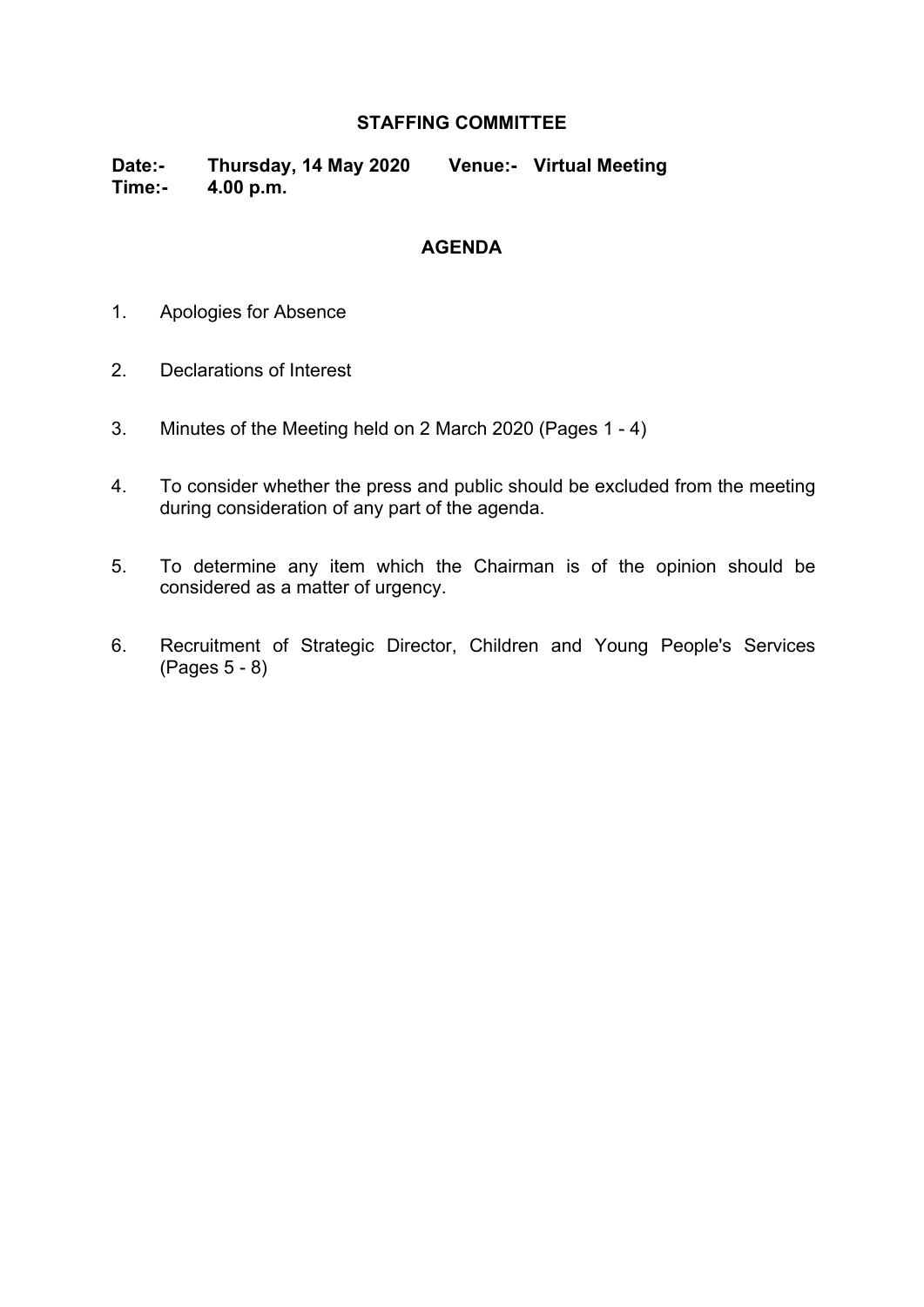Page 1 **Agenda Item 3** 

**STAFFING COMMITTEE - 02/03/20**

#### **STAFFING COMMITTEE 2nd March, 2020**

Present:- Councillor Alam (in the Chair); Councillors Cowles, Read and Watson.

#### **20. DECLARATIONS OF INTEREST**

There were no declarations of interest.

#### **21. TO CONSIDER WHETHER THE PRESS AND PUBLIC SHOULD BE EXCLUDED FROM THE MEETING DURING CONSIDERATION OF ANY PART OF THE AGENDA**

The Chair advised that there were no items of business on the agenda which would require the exclusion of the press and public from the meeting.

#### **22. TO DETERMINE ANY ITEM WHICH THE CHAIR IS OF THE OPINION SHOULD BE CONSIDERED AS A MATTER OF URGENCY**

The Chair reported that there were no urgent items of business requiring the consideration of the Committee.

### **23. SECONDMENT TO THE ROLE OF ASSISTANT CHIEF EXECUTIVE**

Consideration was given to the report of the Chief Executive that proposed a fixed term secondment of an officer from the Local Government Association to the role of Assistant Chief Executive up until the end of the 2020 following the resignation, effective from May 2020 of the current post holder, Shokat Lal. It was noted that Mr Lal was leaving the authority in order to take up the post of Executive Director of Core Services at Barnsley Metropolitan Borough Council. The report also detailed a proposed approach to the recruitment of a permanent Assistant Chief Executive later in the year.

It was noted that the post of Assistant Chief Executive was a key role in the Council's strategic leadership team that provided strategic management of key corporate and support services that were integral in driving improvement across the authority. The role also provided strategic support to the Leader of the Council, Cabinet and to the Overview and Scrutiny function of the Council. It was noted that recruitment process to fill the position would take approximately six months and that given the important work due to be undertaken by the postholder in the period that followed the Borough elections in May 2020 it was proposed that a secondment from the Local Government Association be approved to fill the post at this important time with the recruitment process for a permanent appointment taking place later in the year.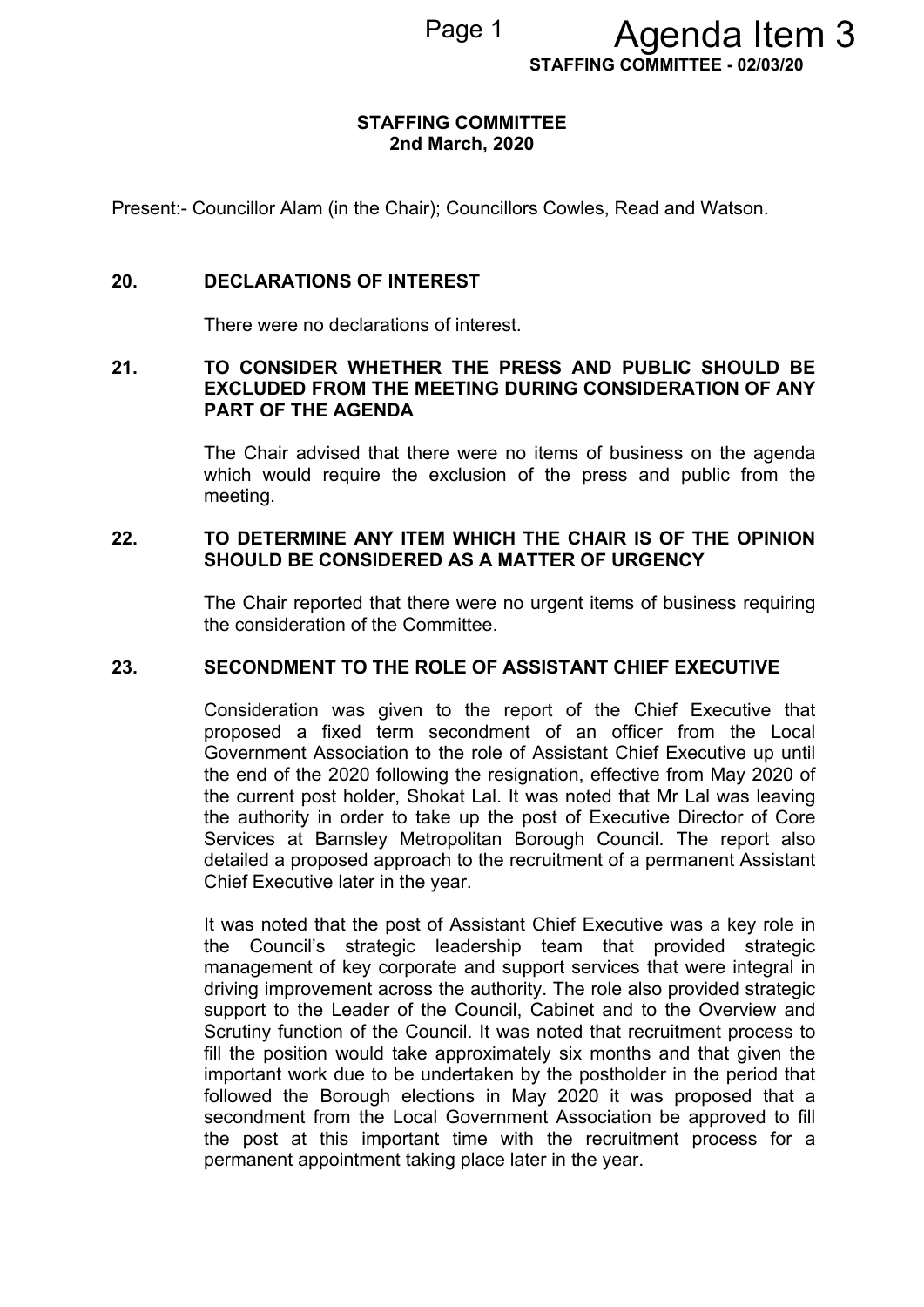The report noted that during the period of the Commissioner-led Government intervention the Council had received support from Judith Hurcombe, Programme Manager at the Local Government Association, and given Ms Hurcombe's extensive experience of working with the Council, along with her varied experience of corporate governance, policy, performance and improvement working with local authorities across the country it was proposed that Ms Hurcombe be seconded to the role of Assistant Chief Executive until the end of the calendar year. It was noted that the Leader of the Council and the Leader of the Opposition had been consulted and were fully supportive of the proposed secondment and the process for recruiting to the post permanently.

#### **Resolved: -**

- (1) That, in accordance with Officer Employment Procedure Rule 6.1, Judith Hardcombe be seconded from the Local Government Association to the role of Assistant Chief Executive for the period 20 April - 31 December 2020.
- (2) That authority be delegated to the Senior Officer Appointments Panel to undertake the recruitment and selection process for the permanent appointment of a new Assistant Chief Executive later in the year.
- (3) That the thanks of the Staffing Committee be conveyed to the outgoing Assistant Chief Executive, Shokat Lal, for his service to the Council and the borough of Rotherham since 2016.

### **24. PAY POLICY STATEMENT 2020/21**

Consideration was given to the report of the Assistant Chief Executive requesting that the Staffing Committee comment on the Council's Pay Policy Statement for 2020-21 in advance of it being submitted to Council for approval.

It was noted that the Localism Act 2011, Chapter 8 Pay Accountability, made it a legal requirement for authorities to produce and publish a Pay Policy Statement by 31 March each year that this must be agreed by Council and detail the remuneration of its Chief Officers.

The Pay Policy Statement for 2020-21 was attached as an appendix to the officer's report.

**Resolved: -** That the Pay Policy Statement for 2020-21, as attached at Appendix 1 of the officer's report be noted and recommended to Council for approval.

### **25. GENDER PAY GAP REPORTING 2019**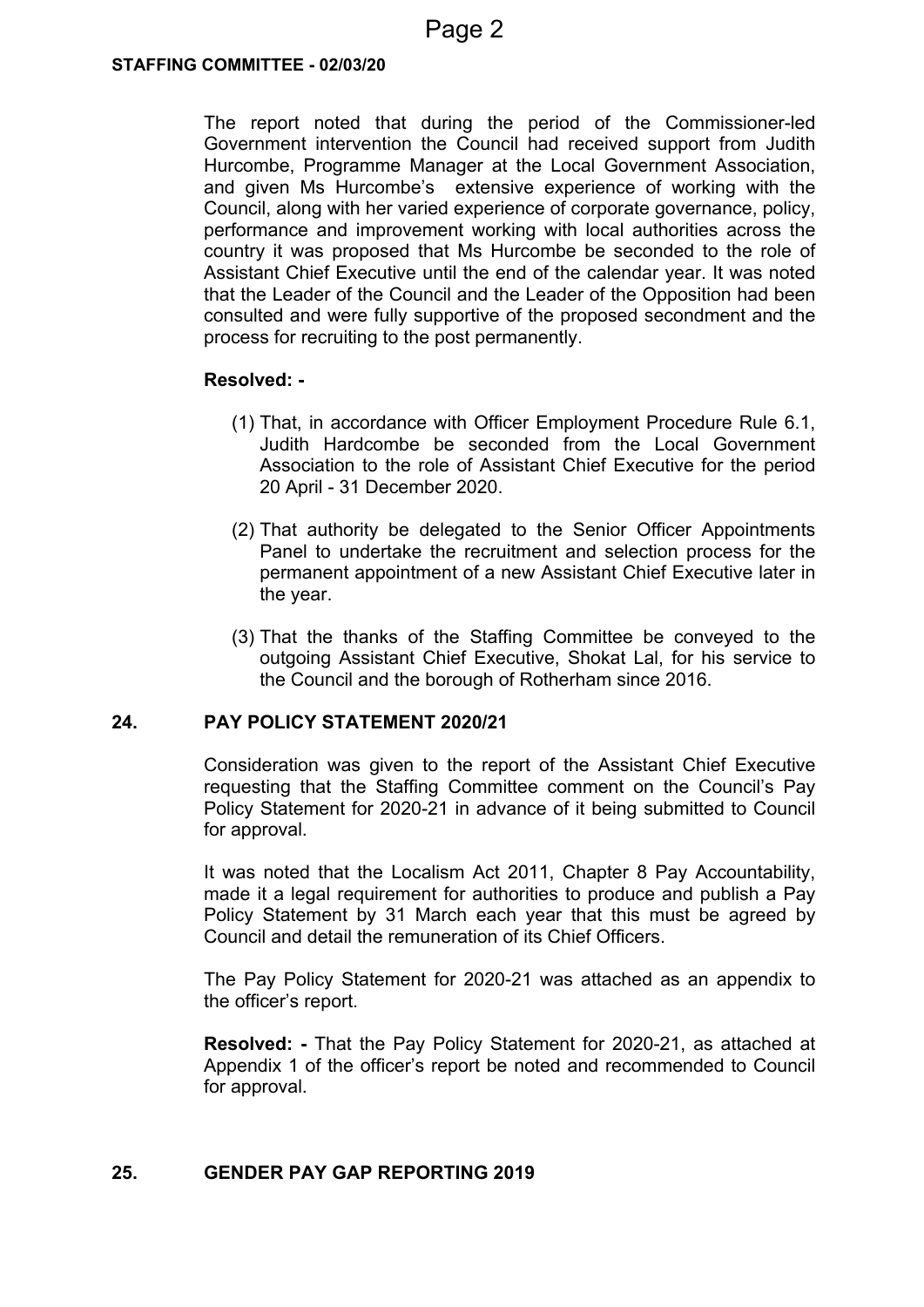Consideration was given to the report of the Assistant Chief Executive that met the Council's obligations under the Gender Pay Reporting Legislation that had been introduced in 2017 requiring employers with 250 or more employees to publish annually statutory calculations showing how large the pay gap was between their male and female employees. It was noted that the Council had up to 12 months following the annual snapshot date of 31 March to publish this information on the Council and Government websites, with the deadline for public sector employers to report for the snapshot date of 31 March 2019 being 30 March 2020. It was noted that a positive pay gap indicated that men were paid more than women and a negative pay gap indicated that women were paid more than men.

The full Gender Pay Gap report for 2019 was attached as an appendix to the officer's report. The report stated that over the last seven years the Council had seen significant reductions it its Gender Pay Gap, with the mean positive pay gap reducing from 18.2% to 10.6%. It was noted that while this reduction in the gap was welcome, whilst evert there was a gap work would continue to address the imbalance.

The report highlighted key issues from the report for the Committee's consideration including:

- The median gender pay gap for the Council at the end of March 2019 was almost the same as the previous year, increasing from 13.3% to 13.4%. The mean pay gap had also increased from 9.9% to 10.6% after falling from 11.5% the previous year. It was noted that an analysis of the underlying data had not identified any specific cause that could explain these changes.
- The Council's pay gap showed that overall men were still paid more than women, however, the figures compared favourably with the average UK gap 17.3%.
- In Black and Minority Ethnic (BAME) employees the Council had a negative 8.2% median pay gap and negative 4.3% mean pay gap. For disabled employees there was a negative 6.6% median and a negative 2.6% mean. The negative pay gap indicated that both BAME and disabled employees were paid more than non-BME/disabled employees.

It was noted that as no other Council in the region had published data for 2019, benchmarking was only available for 2019, with the benchmarking that had been carried out on the 2018 figures showing that the Councils gender pay gap median figure compared favourably with that of neighbouring authorities.

It was noted that the report was scheduled to be discussed at the meeting of the Overview and Scrutiny Management Board on 4 March 2020.

### **Resolved: -**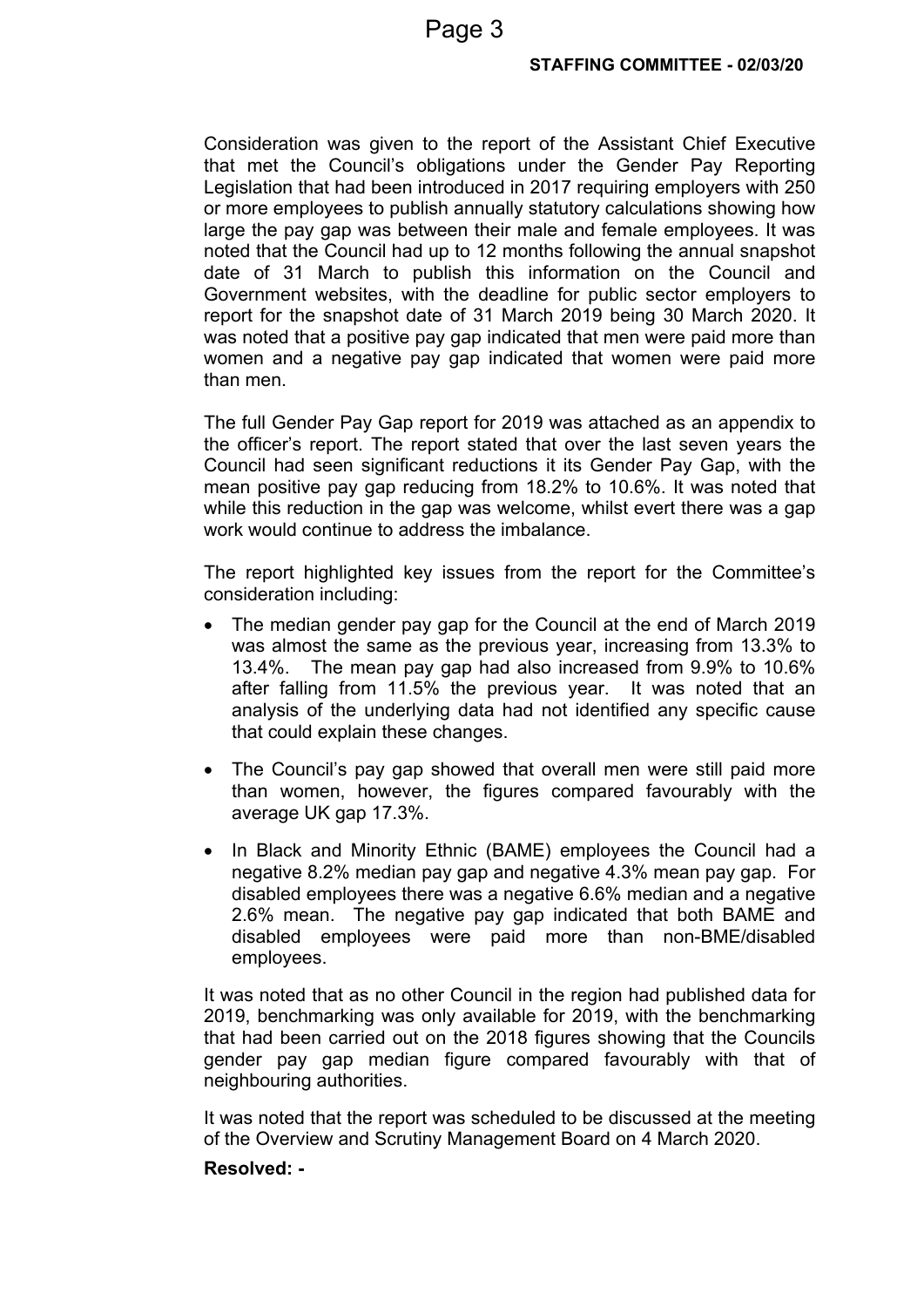That the Gender Pay Gap report for 2019, as attached at Appendix 1 of the officer's report be noted and approved for publication.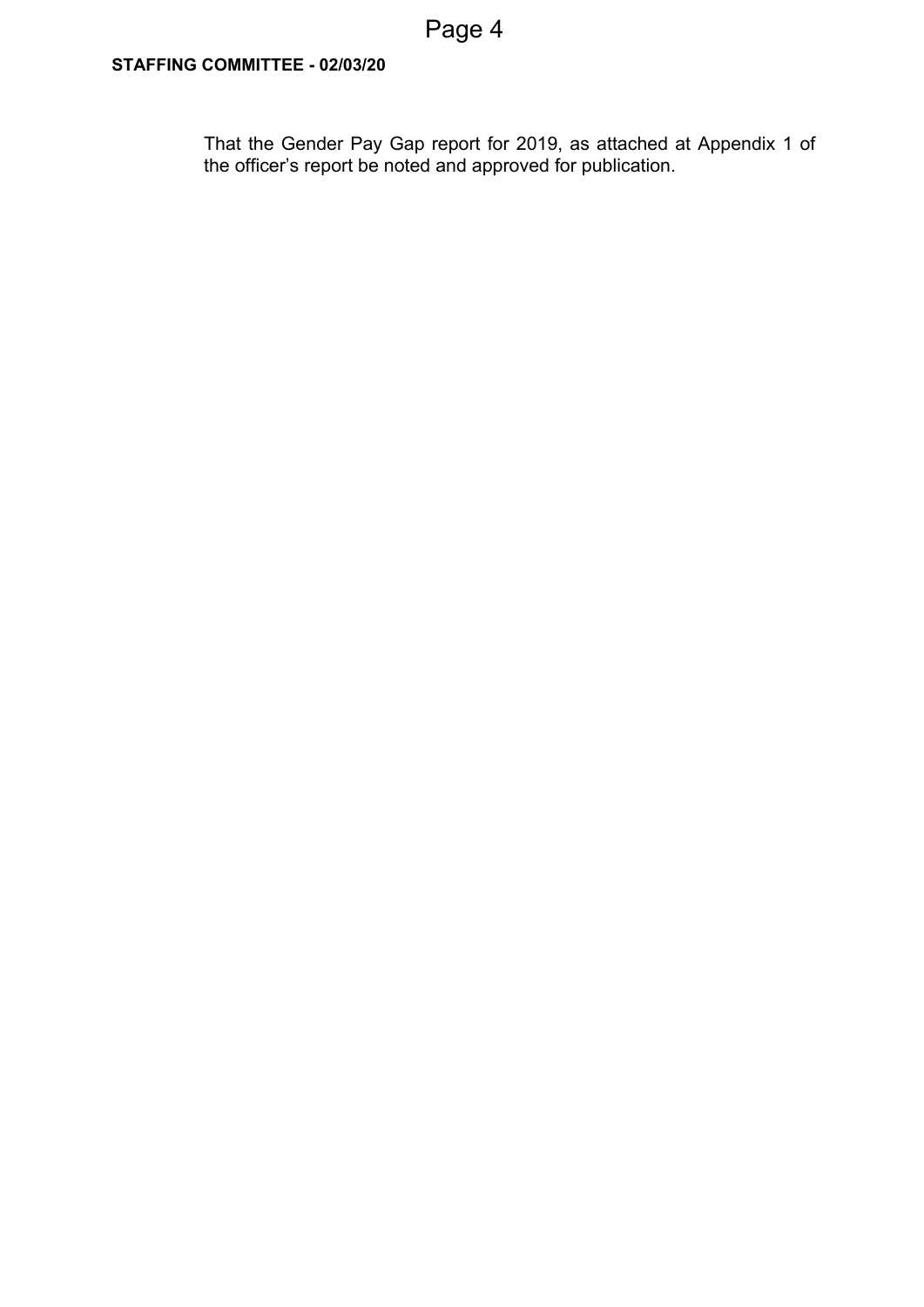Public Report Staffing Committee

**Committee Name and Date of Committee Meeting**

Staffing Committee – 14 May 2020

## **Report Title**

Recruitment of Strategic Director, Children and Young People's Services

### **Is this a Key Decision and has it been included on the Forward Plan?** No

**Strategic Director Approving Submission of the Report** Shokat Lal, Assistant Chief Executive

### **Report Author(s)**

Lee Mann, Assistant Director HR and OD [Lee.Mann@rotherham.gov.uk](mailto:Lee.Mann@rotherham.gov.uk)

**Ward(s) Affected** None

### **Report Summary**

### **Recommendations**

That Staffing Committee approve the request to fill the vacant post of Strategic Director Children and Young People's Services and refer the process to the Senior Officer Appointments Panel to make the appointment.

**List of Appendices Included** None

### **Background Papers**

Localism Act 2011 Hutton Review of Fair Pay in the Public Sector Local Government Transparency Code 2015 Pay Policy Statement Officer Employment Procedure Rules

**Consideration by any other Council Committee, Scrutiny or Advisory Panel** None

**Council Approval Required** No

**Exempt from the Press and Public** No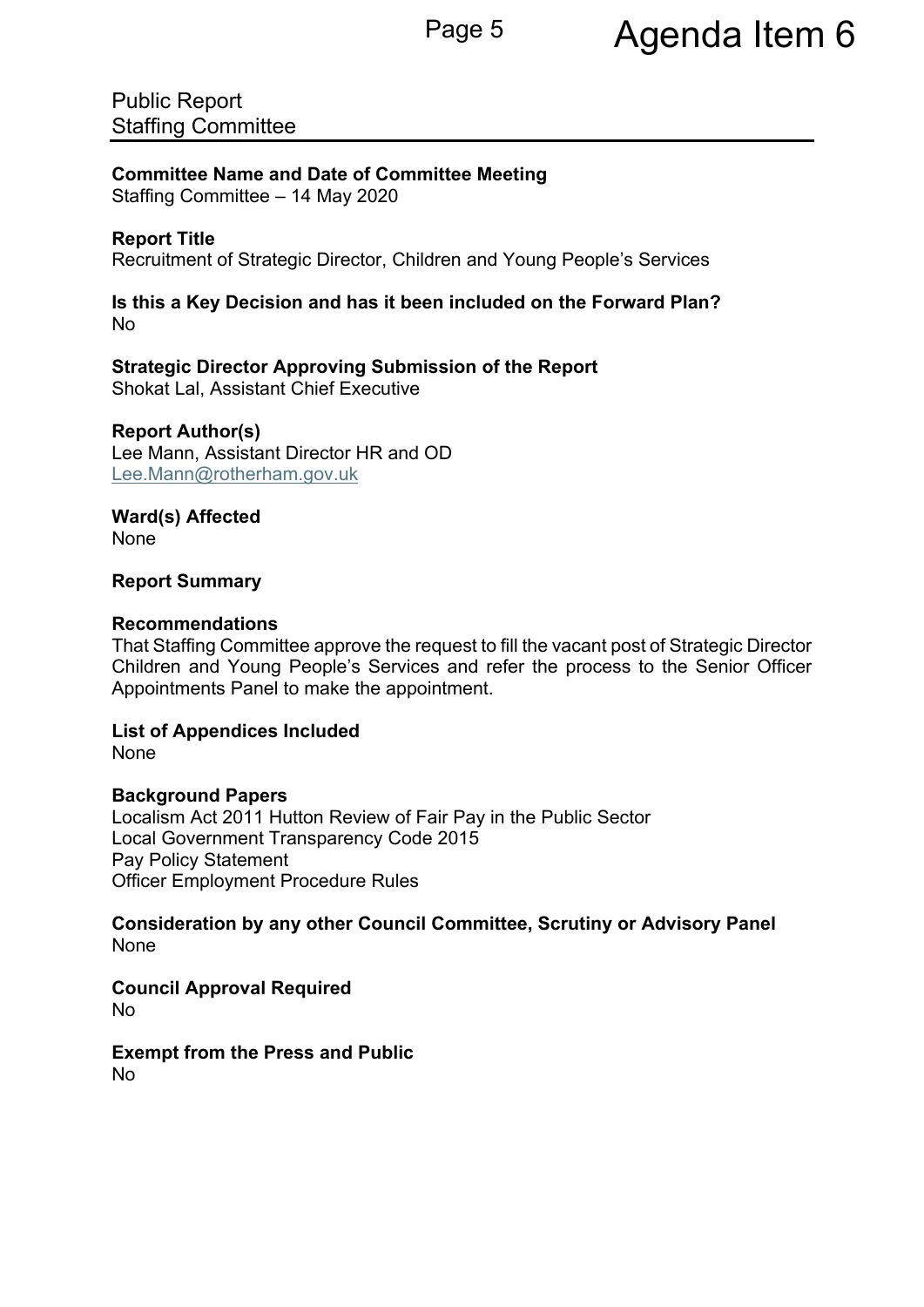## **Recruitment of Strategic Director, Children and Young People's Services**

### **1. Background**

- 1.1 Following the ill health of the Council's previous Strategic Director of Children and Young People's Services, an interim Strategic Director was appointed in November 2019.
- 1.2 Following confirmation of the Strategic Director's ill health retirement, formal arrangements need to be made to fill the post on a permanent basis prior to the interim arrangements ending in October 2020.

### **2. Key Issues**

- 2.1 Staffing Committee is asked to give their approval to recruit to the vacant Strategic Director post which is required to lead the delivery of the transformation agenda for the Directorate and associated budget savings.
- 2.2 As per the Officer Employment Procedure Rules and Code of Conduct, if approval is given by Staffing Committee to fill the vacant post, plans will immediately begin for attraction and selection, led by the Senior Officer Appointments Panel. The Senior Appointments Panel shall be comprised of:
	- Leader of the Council
	- Deputy Leader of the Council
	- Relevant Cabinet Member(s)
	- Leader of the Majority Opposition Group
	- Chair of Overview and Scrutiny Management Board
	- Other members to be determined by the Leader of the Council, in order to achieve a representative composition reflecting the diversity of the Council and who will have undertaken appropriate training in respect of recruitment and selection

It is intended to complete recruitment activity before the end of July 2020.

- 2.3 Based on a three-month notice period, it is expected that the successful candidate would take up post during October 2020 enabling a formal handover to be conducted with the current interim appointment. The salary for the Strategic Director post is £147,900 and will be advertised at the current rate (subject to the outcome of pay negotiations for 2020/21).
- 2.4 During the response to COVID-19 a modified recruitment protocol has been agreed and will be utilised if required, including the option to conduct the assessment stages of the recruitment process virtually.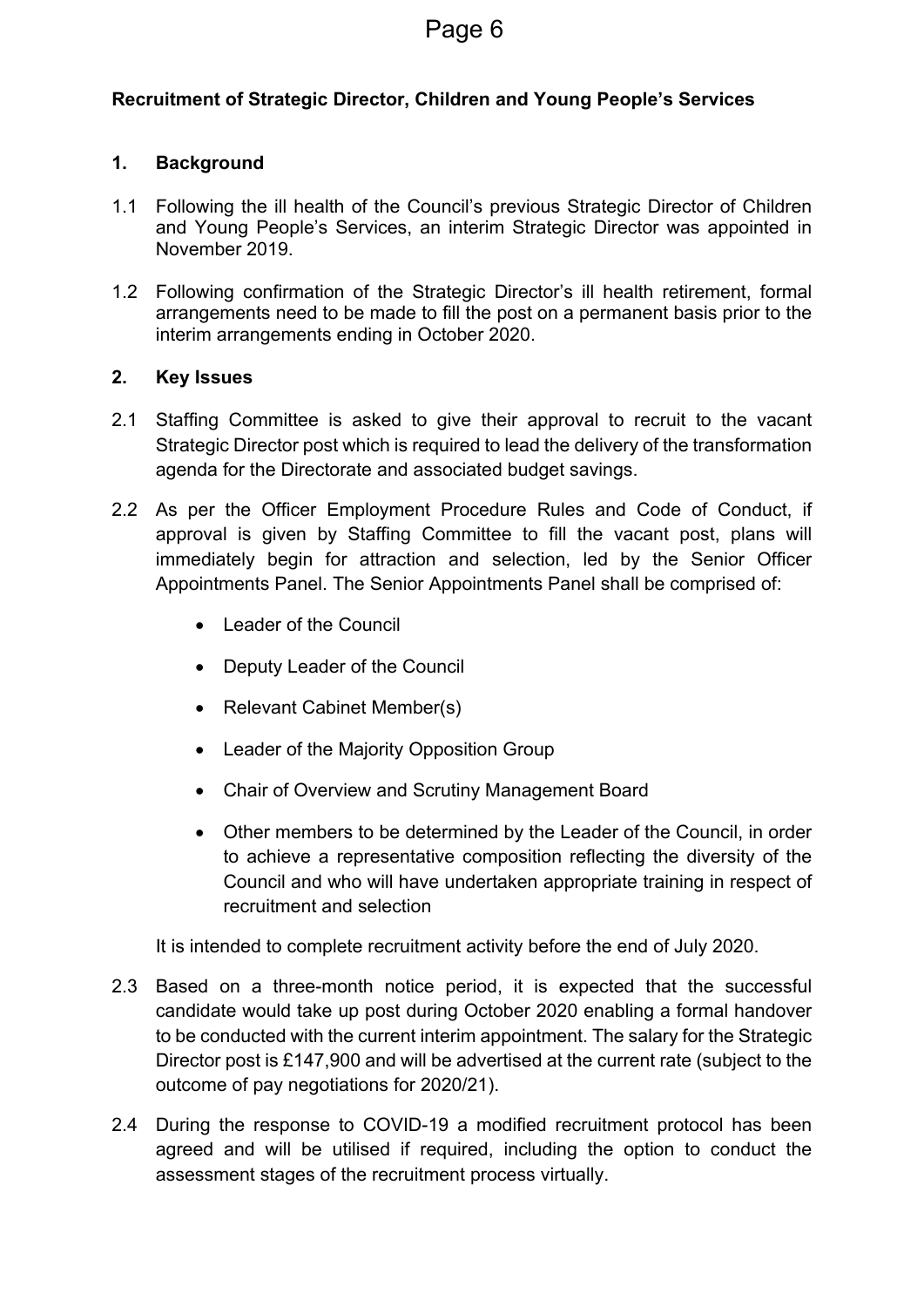# **3. Options considered and recommended proposal**

3.1 An extension of the current interim arrangements is not possible and therefore move to permanently recruit to the post in time to facilitate a formal handover period between the current post holder and new Strategic Director is the only viable option.

# **5. Consultation**

5.1 Consultation has taken place with the Chief Executive and Leader of the Council.

# **6. Timetable and Accountability for Implementing this Decision**

- 6.1 As per the Pay Policy Statement, Staffing Committee make recommendations to Council in relation to decisions affecting the remuneration of any post whose remuneration is or is proposed to be or would become £100,000 per annum or above.
- 6.2 Based on current plans and the requirement to have the new Strategic Director in post prior to the current interim arrangements coming to an end, the post will be advertised for a period of four weeks from the end of May with assessment centre and final interview panels completed by mid-July 2020.

## **7. Financial and Procurement Implications**

7.1 The Strategic Director of Children and Young Peoples Services is a budgeted post, therefore the current and future costs of the post are factored into the Council's financial planning. However, the report proposes a handover position between the current interim arrangement and the new post holder. This handover process would be an additional cost to the Council, not covered by budget, but assuming this is only over a small number of days it would not be expected to be significant. Each day would cost the Council in the region of £0.7k excluding pay award. In addition, there will be the cost of recruitment, likely to be between £15- 20k.

### **8. Legal Implications**

8.1 There are no direct legal implications arising from this report.

# **9. Human Resources Implications**

- 9.1 An appropriately rewarded workforce motivates employees and meets standards of fairness and equality required by employment legislation.
- 9.2 During a time of significant change for the directorate, it is imperative that a high calibre permanent replacement is sourced and begins employment with the Council prior to the current engagement ending in October 2020.